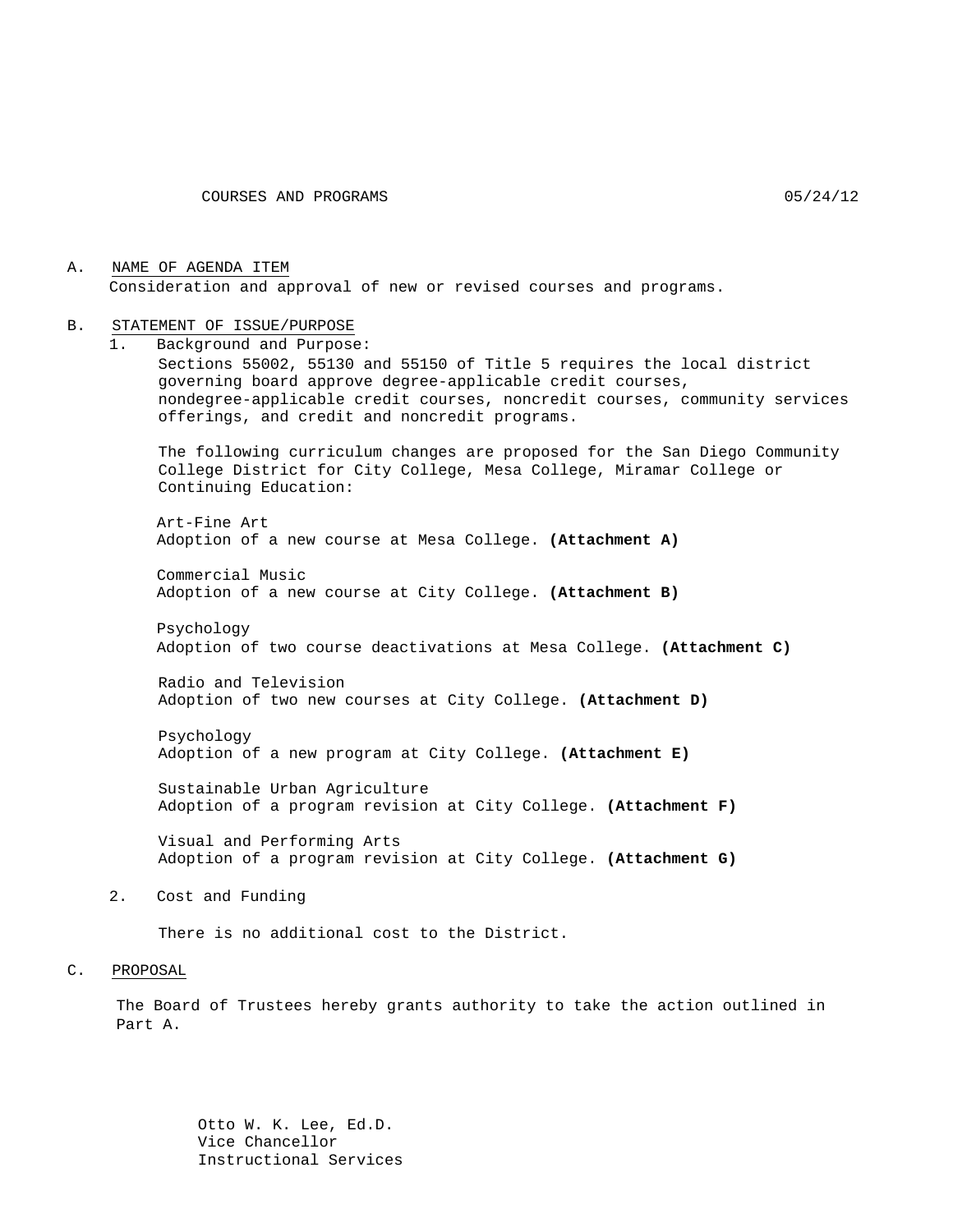Adoption of a new course at Mesa College.

Proposed new course at Mesa College:

### **205A New Genres: Art in the Twenty-First Century**

#### **32 - 36 hours lecture, 64 - 72 hours lab, 3 units Letter Grade or Pass/No Pass Option**

*Advisory:* Art-Fine Art 150A with a grade of "C" or better, or equivalent.

This course is an introduction to concept-based New Genres art practices. Emphasis is placed on the intersection of form/medium and concept as well as on the role of art in contemporary culture. Students develop concepts based on issues related to social commentary, political action, institutional critique, community involvement and personal identity and experiment with forms, such as installation, performance, technological, hybrid and emerging art forms. This course is designed for art majors and anyone interested in contemporary art practices. (FT) Associate Degree Credit & transfer to CSU and/or private colleges and universities.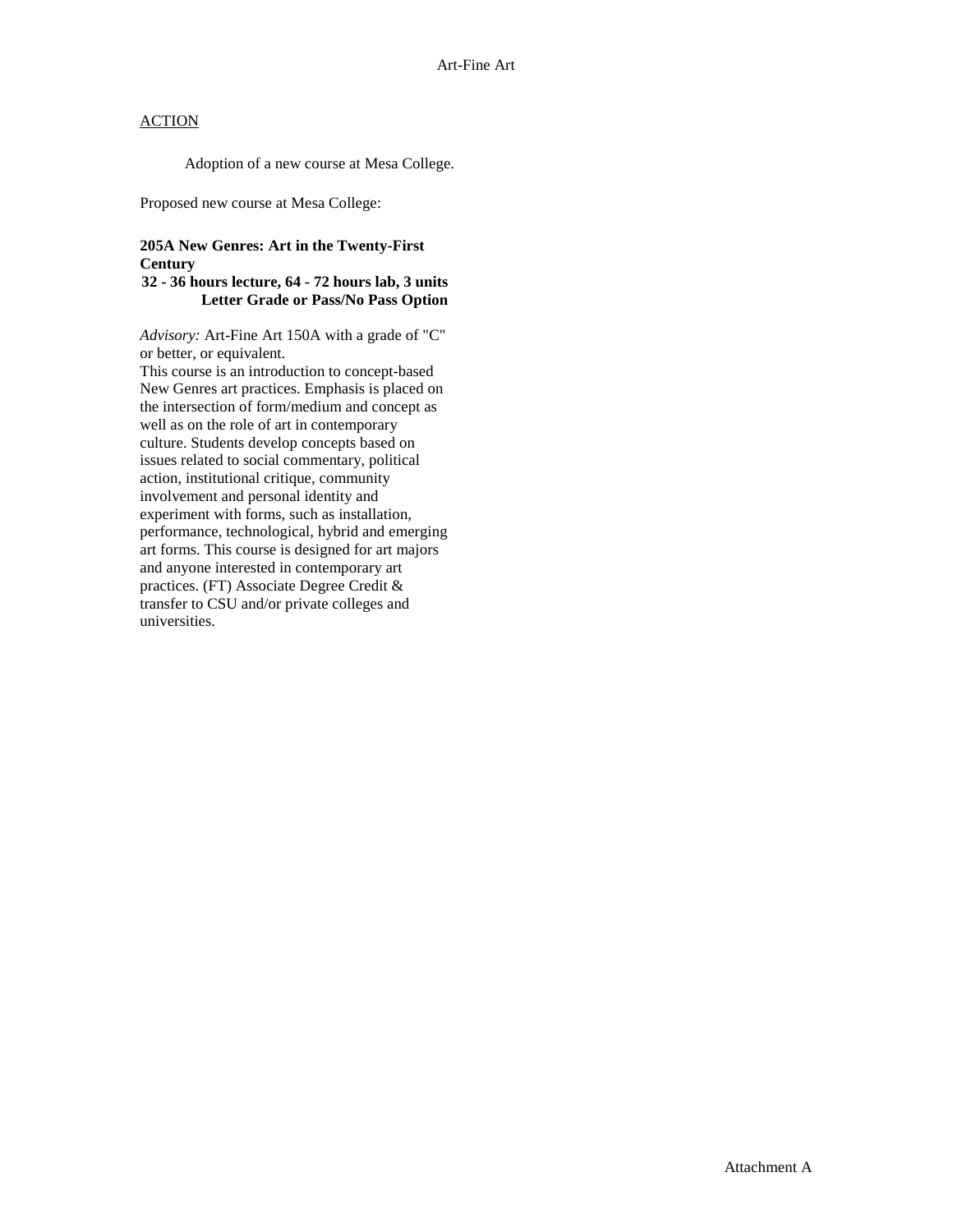Adoption of a new course at City College.

Proposed new course at City College:

### **70 Commercial Music Performance 48 - 54 hours lab, 1 unit Grade Only**

*Advisory:* Commercial Music 50 with a grade of "C" or better, or equivalent. This course is a study in live performance techniques as applied to commercial and popular music. Emphasis is placed on the application of basic music theory to live performance and improvisation, performing in and arranging/composing for small groups such as bands, and dealing with live performance situations in a variety of contexts and venues. Topics include live sound reinforcement, mobile recording, use of new technologies, such as incorporating backing tracks, laptops, iPhones and other new media into live performance contexts. This course is intended for students majoring in Digital Music Technology or for anyone interested in developing techniques for commercial music performance. This course may be taken two times for credit. Students who repeat this course must demonstrate increased proficiency and skill level. (FT) Associate Degree Credit only and not Transferable.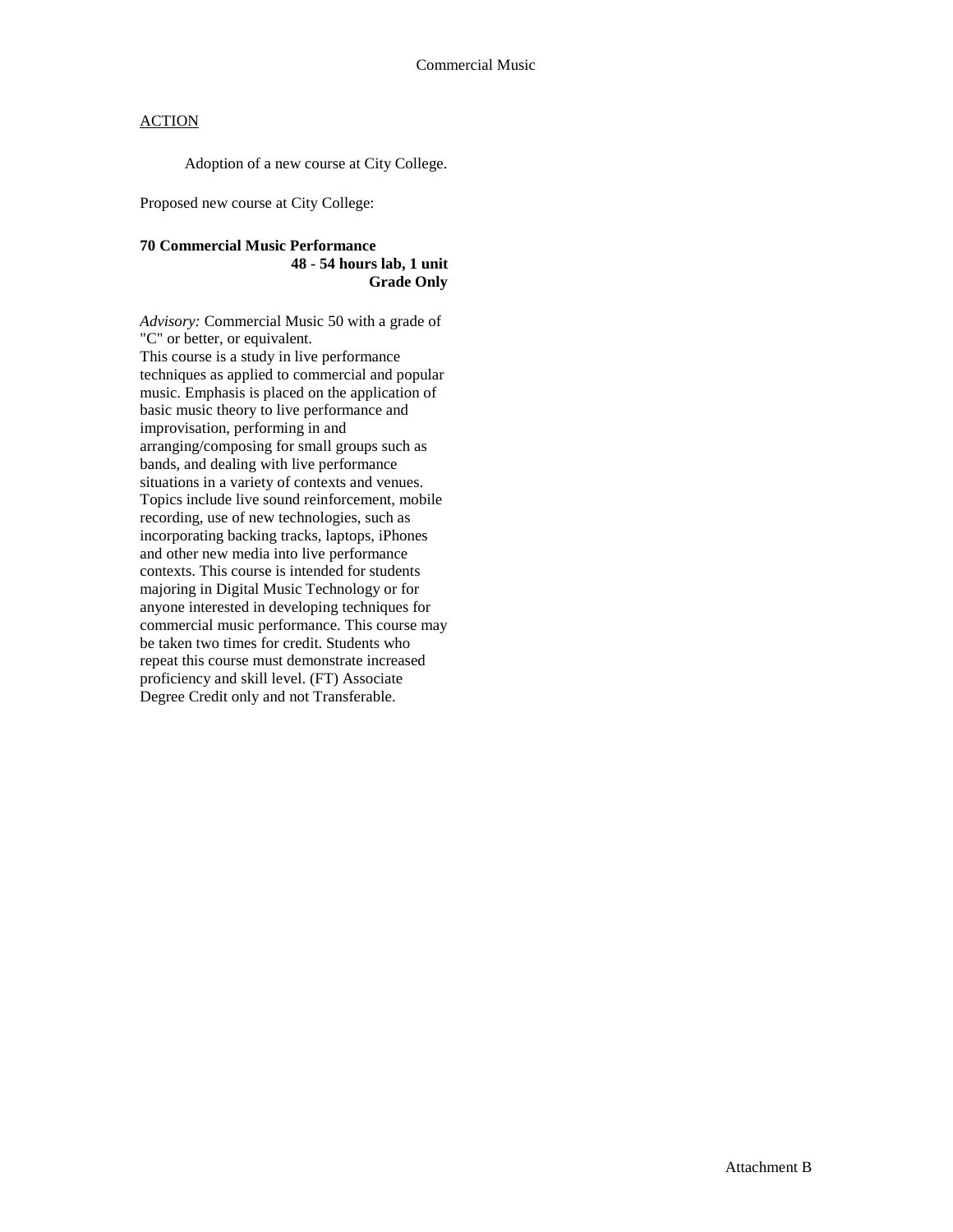Adoption of two course deactivations at Mesa College.

Proposed course deactivations at Mesa College:

### **128 Biofeedback and Stress Management 48 - 54 hours lecture, 3 units Letter Grade or Pass/No Pass Option**

English 48 and English 49, each with a grade of "C" or better, or equivalent or Assessment Skill Levels R5 and W5. This course explores Biofeedback as a theoretical and practical discipline that uses physiological monitors to increase awareness and control of normally subconscious glandular and muscular responses for the purpose of increasing physical and psychological health. The course is open to any student with an interest in learning the theories of biofeedback and stress management. (FT) Associate Degree Credit & transfer to CSU and/or private colleges and

universities. CSU General Education.

#### **262 Health Psychology 48 - 54 hours lecture, 3 units Letter Grade or Pass/No Pass Option**

*Prerequisite:* Psychology 101 with a grade of "C" or better, or equivalent. *Limitation on Enrollment:* This course is not open to students with previous credit for Psychology 265: Health Psychology. This course surveys concepts and applications of psychology that are effective in the areas of optimizing health and the delivery of treatment, including behavior analysis and cognitive interventions and prevention techniques. Perspectives of health psychology research and how it leads to better medical care are discussed. The course is open to any student who has an interest in the study of the interrelationships of health and psychology. (FT) Associate Degree Credit & transfer to CSU and/or private colleges and universities.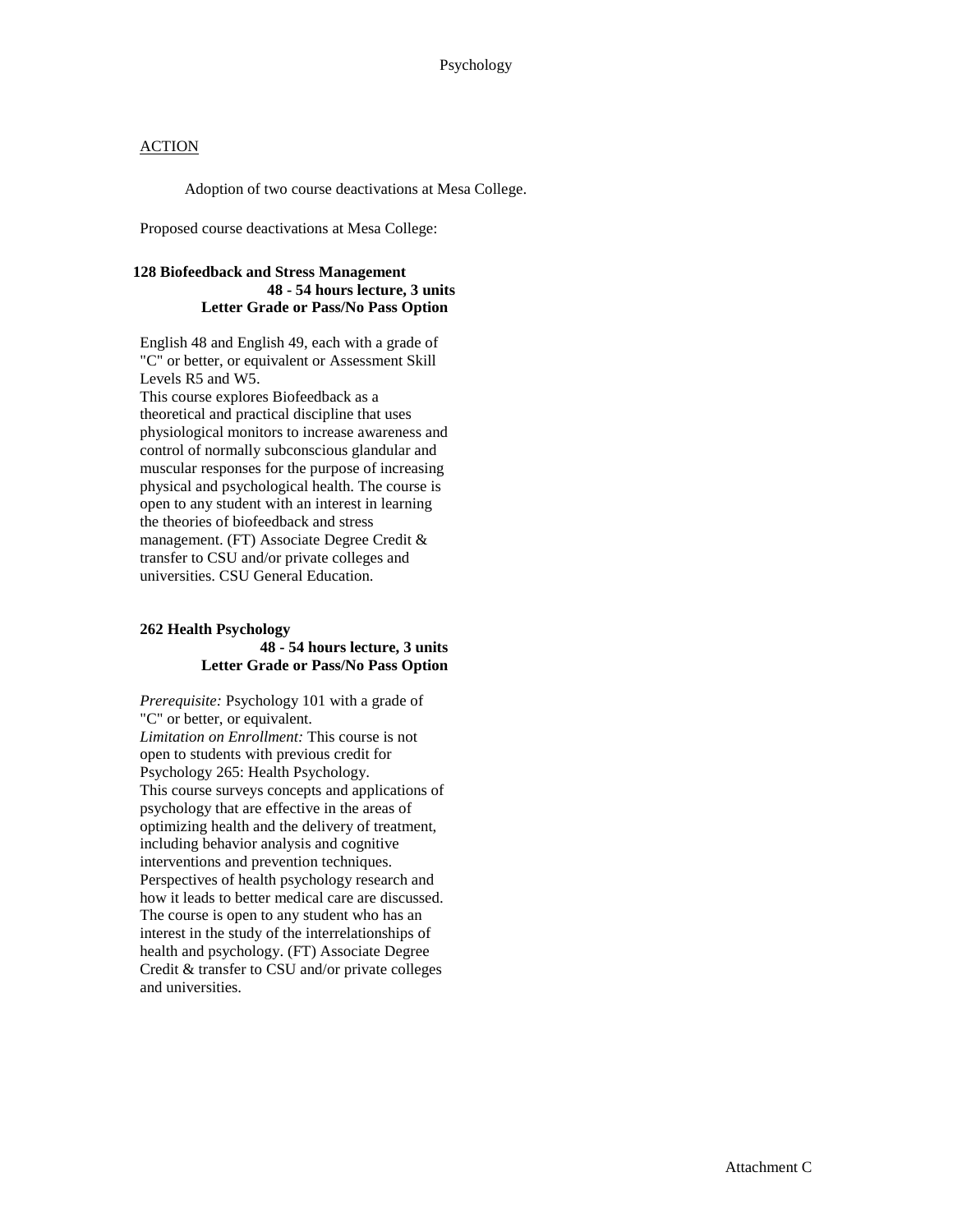Adoption of two new courses at City College.

Proposed new courses at City College:

### **111 Production for On Location Filming 32 - 36 hours lecture, 48 - 54 hours lab, 3 units Grade Only**

*Advisory:* Radio and Television 110 and Radio and Television 124, each with a grade of "C" or better, or equivalent.

This course is an introduction to pre-production, planning and the logistics of filming on location. Emphasis is placed on the creative and technical analysis required to transform a movie script into film. Topics include lining a script, script breakdown, production planning, budget, location scouting, permit processes, technical scouting, production meetings, shooting on location, liability, community sensitivities and public relations. This course is designed for students majoring in radio, television and film and anyone interested in location film production. (FT) Associate Degree Credit & transfer to CSU and/or private colleges and universities.

#### **112 Documentary Film Production 32 - 36 hours lecture, 48 - 54 hours lab, 3 units Grade Only**

*Advisory:* Radio and Television 110, Radio and Television 124 and

Radio and Television 153, each with a grade of "C" or better, or equivalent.

This course is an introduction to the methods and modes of documentary filmmaking. Emphasis is placed on a combination of theory, history and practice to provide students with hands-on documentary production experience. Students design and execute their own projects individually and in groups as they analyze landmark documentary films to identify the methods and rhetorical aims of these works for application in their own films. This course is designed for communications majors and professionals in the field seeking to hone skills in documentary film production. (FT) Associate Degree Credit & transfer to CSU and/or private colleges and universities.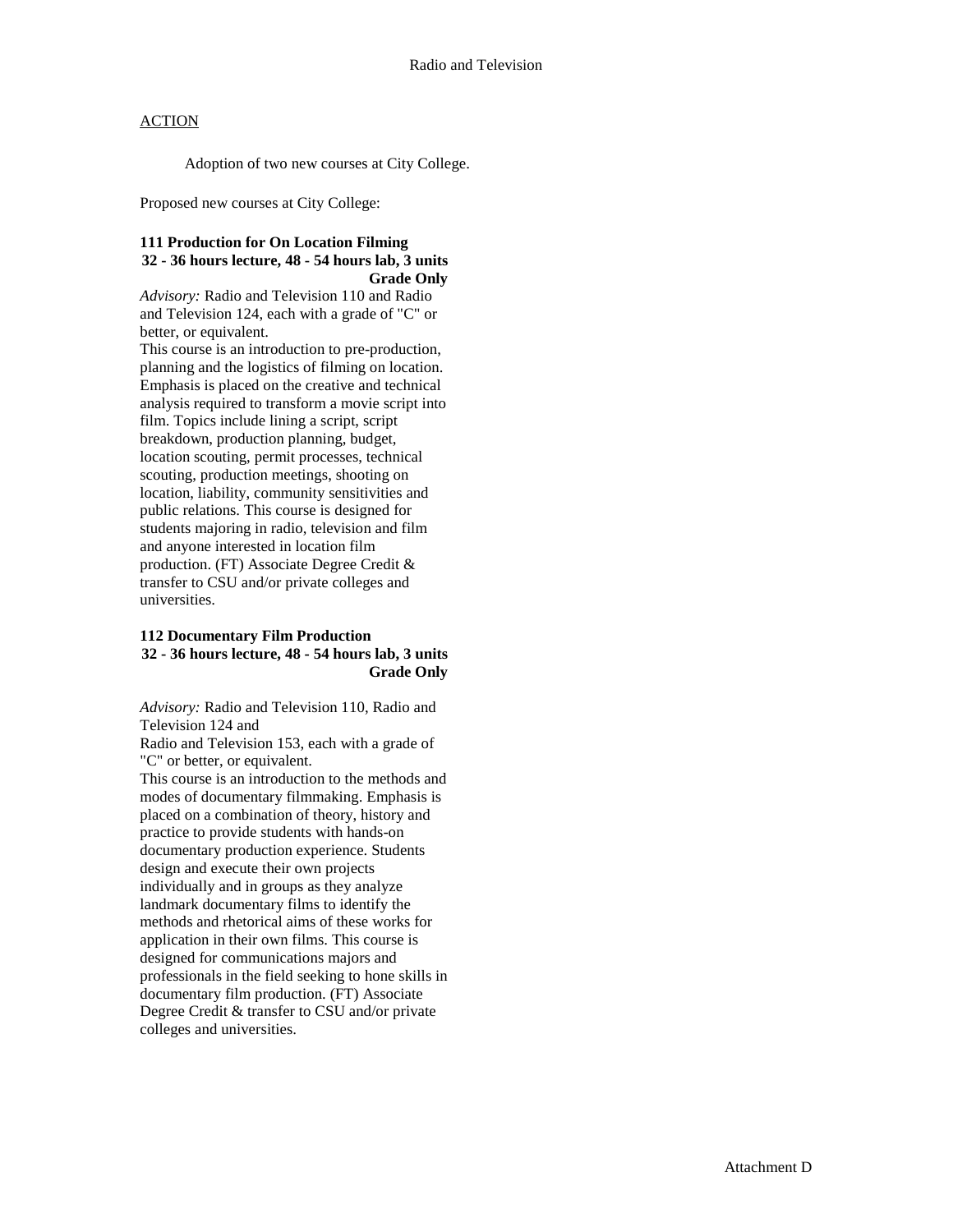Adoption of a new program at City College.

Proposed new program at City College:

# **Certificate of Performance Mental Health Work**

| <b>Courses Required for the Major:</b>           | <b>Units</b> |
|--------------------------------------------------|--------------|
| HUMS 095 Public Assistance and Benefits Program1 |              |
|                                                  |              |
| PSYC 130 Introduction to Community Psychology3   |              |
| PSYC 161 Introduction to Counseling3             |              |
|                                                  |              |
| PSYC 276 Field Work in Psychological Services3   |              |
| Total Units=16                                   |              |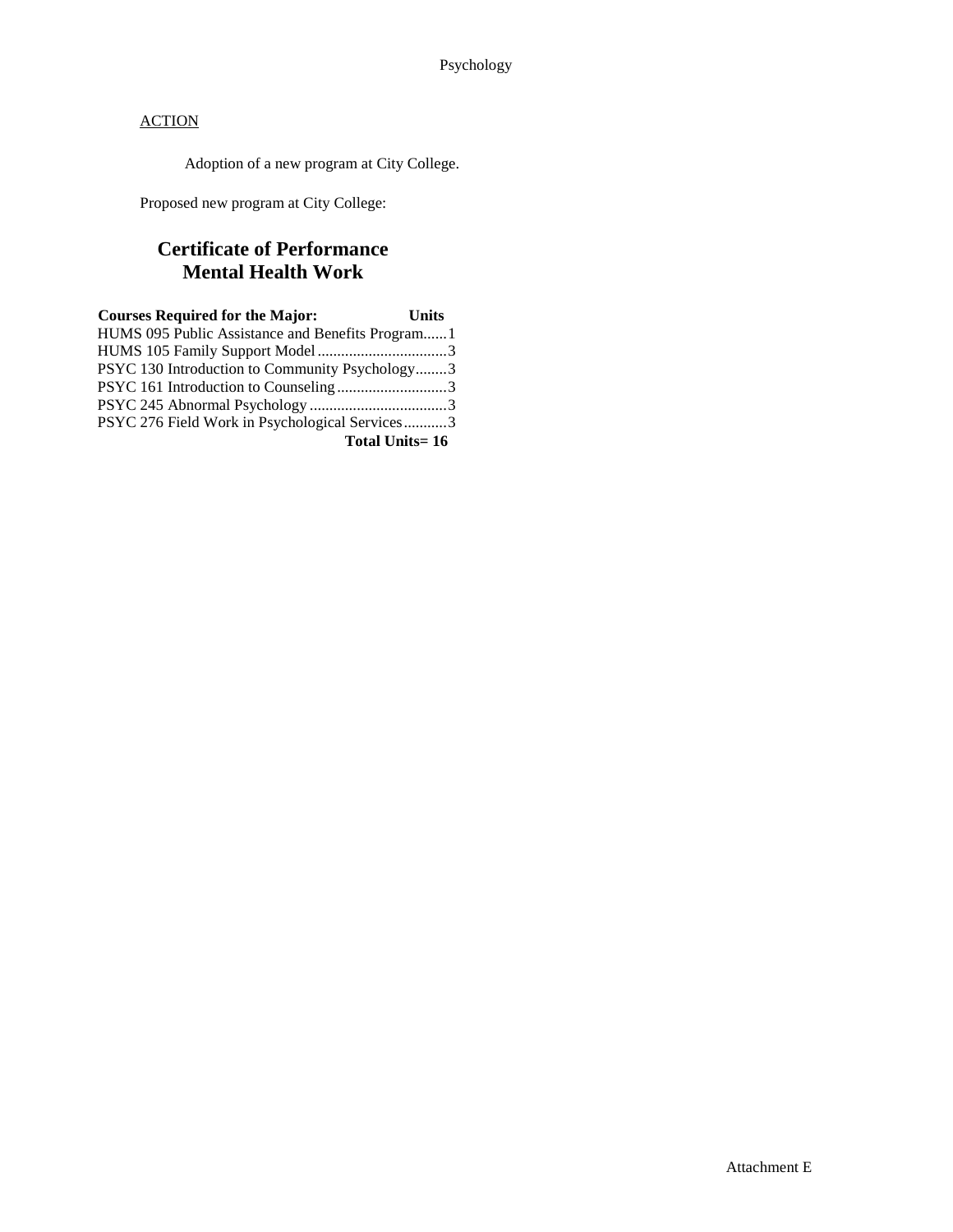Adoption of a program revision at City College.

Proposed revised programs at City College:

## **Certificate of Achievement Advanced Ecological Landscaping**

| <b>Courses Required for the Major:</b>                | Units |
|-------------------------------------------------------|-------|
| <b>AGRI 118 Sustainable Landscaping Using Organic</b> |       |
|                                                       |       |
| AGRI 108 Building Fertile Soil Organically3           |       |
| AGRI 112 Organic Greenhouse Management and Plant      |       |
|                                                       |       |
|                                                       |       |
| AGRI 126 Introduction to Permaculture Design2         |       |
| <b>AGRI 270 Work Experience in Sustainable Urban</b>  |       |
|                                                       |       |
| BUSE 157 Starting a Small Business or                 |       |
| BUSE 155 Managing the Small Business 3                |       |
| BUSE 245F Small Business Internship Operations 1      |       |
| <b>Total Units=16 - 19</b>                            |       |

# **Certificate of Achievement Urban Farming**

| <b>Courses Required for the Major:</b>            | Units |
|---------------------------------------------------|-------|
| AGRI 100 Principles of Sustainable Agriculture 3  |       |
| AGRI 102 Sustainable Urban Agricultural Practice3 |       |
| AGRI 104 Cool Season Organic Production3          |       |
| AGRI 106 Warm Season Organic Production3          |       |
| AGRI 108 Building Fertile Soil Organically3       |       |
|                                                   |       |
| AGRI 112 Organic Greenhouse Management and Plant  |       |
|                                                   |       |
|                                                   |       |
| BUSE 155 Managing the Small Business or           |       |
|                                                   |       |
| BUSE 245F Small Business Internship-Operations 1  |       |
| <b>Total Units=26</b>                             |       |